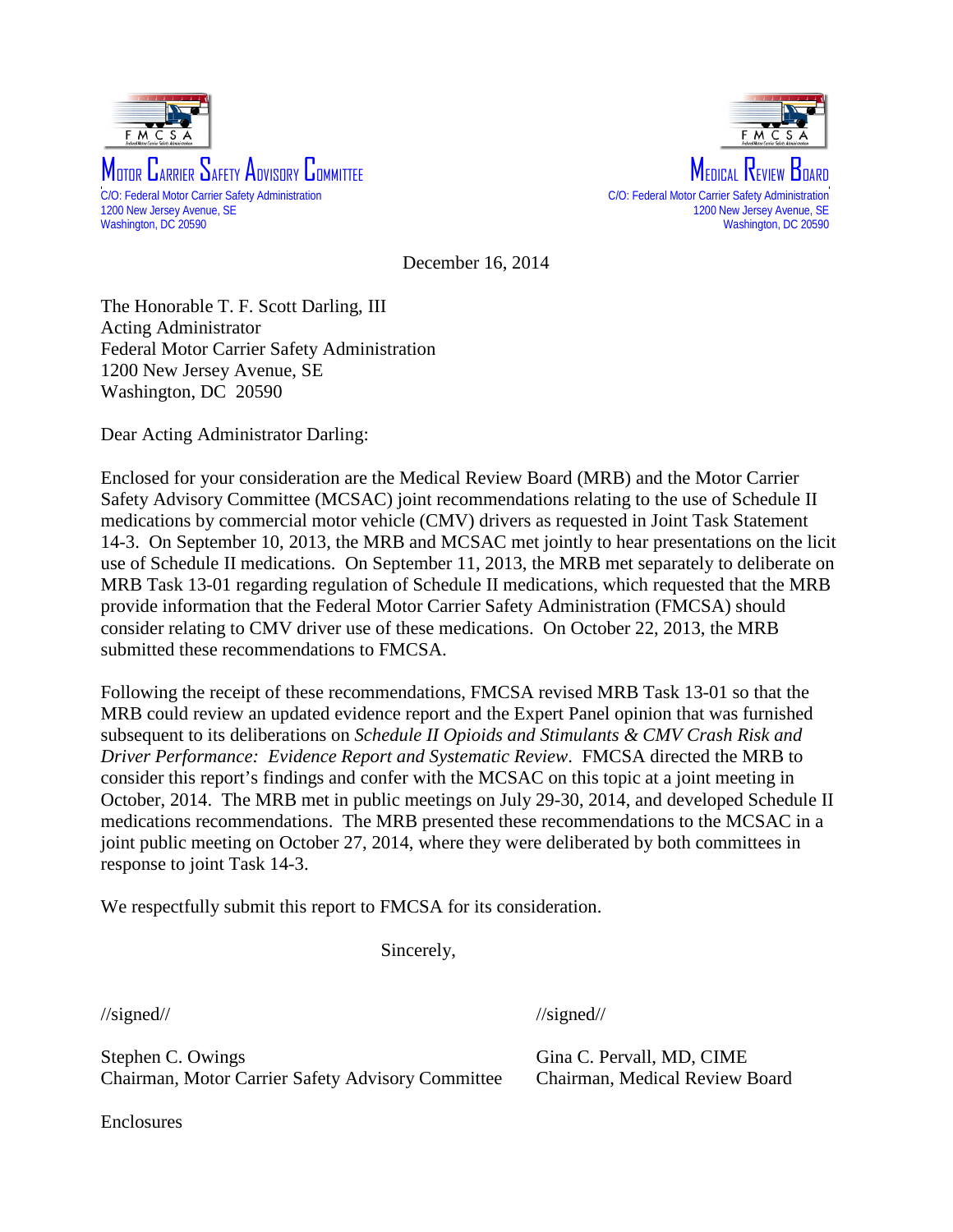## **MRB and MCSAC Joint Task 14-3: Schedule II Controlled Substances and CMV Drivers**

### Introduction

Task 14-3 directed the MRB and MCSAC to prepare a letter report to the Agency presenting recommendations regarding how FMCSA can ensure that Certified Medical Examiners (CMEs) responsible for issuing medical certificates for commercial motor vehicles (CMV) drivers communicate with health care professionals responsible for prescribing the use of certain medications to:

- (1) Fully understand the reasons the medications have been prescribed; and
- (2) Determine whether the use of the medications and the underlying condition being treated preclude the issuance of a 2-year medical certificate.

On September 10, 2013, the MRB and MCSAC met jointly to hear presentations on Licit Use of Schedule II medications. On September 11, 2013, the MRB met separately to deliberate on MRB Task 13-01 regarding regulation of Schedule II medications. In public meetings on July 29-30, 2014, the MRB met to develop Schedule II medications recommendations based on its consideration of the updated evidence report, *Schedule II Opioids and Stimulants & CMV Crash Risk and Driver Performance: Evidence Report and Systematic Review*. The MRB presented these recommendations to the MCSAC in a joint public meeting on October 27, 2014. After considering the presentations provided on the 2014 Evidence Report and Medical Expert Panel recommendations, the MRB and MCSAC agreed to send forward to FMCSA a slightly modified version of the MRB's Schedule II medications recommendations, which are laid out in this report. Nineteen of the joint committee members agreed to send the recommendations below to the Acting Administrator with two abstentions. No members voted "no" on the recommendations.

## **I. Guidance Regarding CMV Driver Use of Narcotics**

- A. Recommendations: The MRB and MCSAC believe that a driver should not be qualified medically to operate a CMV while he/she is under treatment with narcotics or any narcotic derivative without exception.
	- 1. However, while the current exception remains in the Federal Motor Carrier Safety Regulations (FMCSRs) (see 49 CFR 391.41(b)(12)(ii)), the MRB and MCSAC recommend that FMCSA provide the following guidelines regarding use of narcotics to CMEs:
		- a. A CME should consider whether the underlying medical condition requiring the use of the narcotic(s) is sufficiently impairing to affect whether a driver is qualified medically to perform safety-sensitive duties, including driving a CMV.
		- b. A driver should not be under the influence of narcotics while performing safety-sensitive duties, including driving a CMV.
		- c. If a driver uses narcotics while off duty, he/she must not use the narcotic for a minimum of 8 hours (if using short-acting narcotics) or 12 hours (if using long-acting narcotics) before resuming safety-sensitive duties, including driving a CMV.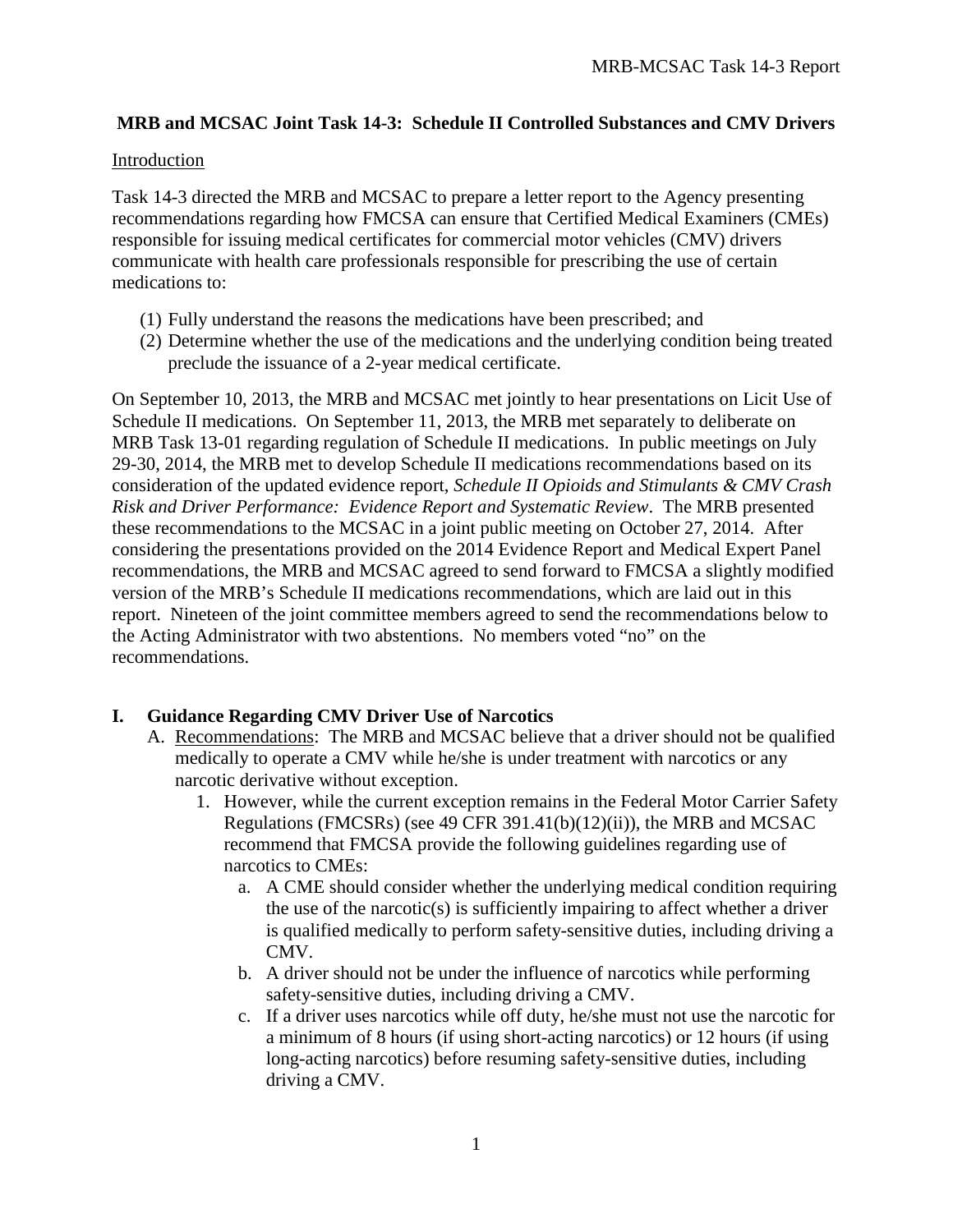- d. The CME should consider using the CMV Driver Medication Questionnaire or similar document to aid in determining the qualification of the driver. The CME should consider obtaining medical records to ensure that the use of the narcotic medication(s) or narcotic derivative is consistent with current best practices for chronic pain and disease management.
	- i. If it is determined that the driver can be qualified medically, certification should be for no more than 1 year.
- e. The CME should consider disqualifying a driver for the usage of other impairing or habit-forming drugs when used in combination with a narcotic or narcotic derivative.
- 2. FMCSA should consider issuing guidelines to CMEs relating to other impairing or habit-forming drugs, including benzodiazepines, amphetamines, etc.
- B. Rationale: The MRB and MCSAC based this recommendation on its review of the updated evidence report, *Schedule II Opioids and Stimulants & CMV Crash Risk and Driver Performance: Evidence Report and Systematic Review*. Specifically, this recommendation is based on the following conclusions from the post-2006 evidence report:
	- 1. There is moderate evidence to support the contention that the licit use of opioids increases the risk of a motor vehicle crash and impacts indirect measures of driver performance negatively.
		- a. Several large and recent studies link opioid use to increased risk of driver fatalities, driver injury, crash risk, and unsafe driver actions.
	- 2. There is moderate evidence that licit use of opioids impacts indirect measures of driver performance negatively.
		- a. Generally, studies found indicators of impairment, especially for drug-naïve individuals (i.e., for those not having previously used a particular drug). Impairment was most pronounced on psychomotor vigilance tasks related to pertinent driving skill such as attention, vision, auditory perception, and reaction time.

## **II. Standardized CMV Driver Medication Questionnaire for Commercial Driver Medical Examiners**

A. Recommendation: FMCSA should develop a standardized Medication Questionnaire to assist the Certified Medical Examiner (CME) when reviewing prescription medications that have been disclosed during the history and physical examination for certification.

## **III. Format of the Standardized CMV Driver Medication Questionnaire**

- A. Recommendations: The MRB and MCSAC recommend that the standardized CMV Driver Medication Questionnaire referenced in Recommendation I.A include the following information and questions (see attached "391.41 CMV Driver Medication Questionnaire"):
	- 1. Questionnaire should be titled *391.41 CMV Driver Medication Questionnaire*.
	- 2. Questionnaire should request the following information:
		- a. Identifying name and date of birth (DOB) of the CMV driver.
		- b. Introductory paragraph stating purpose of the CMV Driver Medication Questionnaire.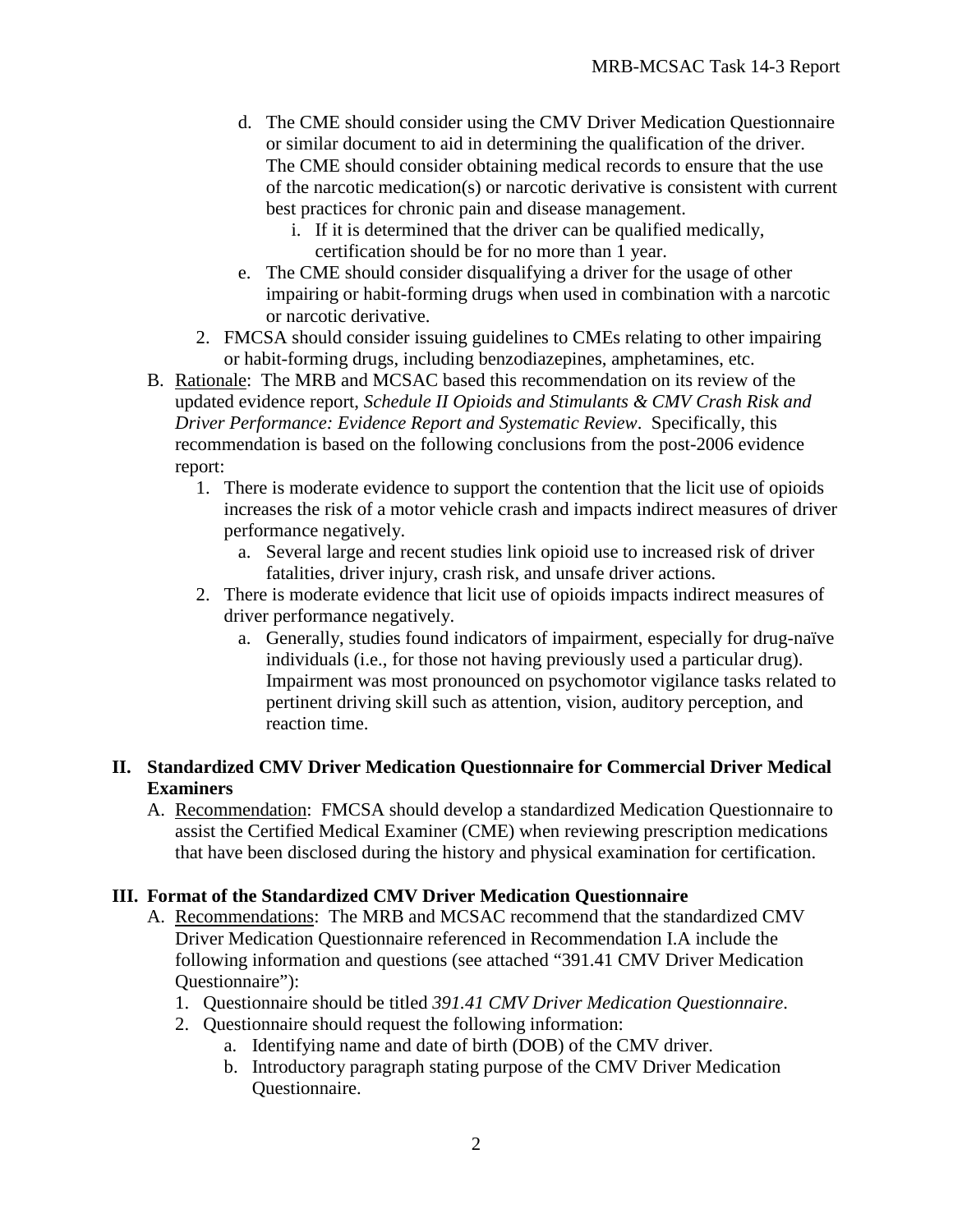- c. Statements of *391.41(b)(12)* (Physical Qualifications of Drivers relating to driver use of scheduled substances) and *The Driver's Role,* as found in the Medical Examination Report form found at the end of *49 CFR 391.43 (Medical Examination; Certificate of Physical Examination)*.
- d. Name, state of licensure, signature, address and contact information of the prescribing health care provider, as well as the date the form was completed.
- e. Name, signature, date, address and contact information of the CME.
- 3. Questionnaire should include the following questions:
	- a. Question 1 List all medications and dosages that you have prescribed to the above named individual.
	- b. Question 2 List any other medications and dosages that you are aware have been prescribed to the above named individual by another treating health care provider.
	- c. Question 3 What medical conditions are being treated with these medications?
	- d. Question 4 It is my medical opinion that, considering the mental and physical requirements of operating a CMV and with awareness of a CMV driver's role (consistent with *The Driver's Role* statement on page 2 of the form), I believe my patient: (a) has no medication side effects from medication(s) that I prescribe that would adversely affect the ability to operate a CMV safely; and (2) has no medical condition(s) that I am treating with the above medication(s) that would adversely affect the ability to operate a CMV safely.

## **IV. Education for CMEs Regarding Medications that may Impair Driver's Ability to Operate a CMV Safely**

- A. Several classes of medications have the potential to affect adversely the driver's ability to operate a CMV safely.
- B. Recommendations:
	- 1. Therefore, FMCSA should educate the CME regarding safety concerns related to such medications and advise the CME that during the certification process particular attention should be given to the following classes of medications: Anticoagulants, Antivirals, Anxiolytics, Barbiturates, Chemotherapeutic Agents, Experimental, Hypoglycemic, Investigational, Mood-ameliorating, Motion Sickness, Narcotic, Sedating Antihistaminic, Sedative, Steroid drugs, and Tranquilizers; as well as medications with a U.S. Food and Drug Administration (FDA) Black Box warning of side effects that include syncope, loss of consciousness, seizure provoking, arrhythmia, hypoglycemia, and psychosis.
	- 2. FMCSA should provide the following guidance/educational statement to CMEs regarding over-the-counter medications: CMEs should discuss with a driver relevant over-the-counter medications that may have side effects that could affect adversely a driver's ability to operate a CMV safely.
	- 3. FMCSA should develop an educational brochure that CMEs or employers could provide to drivers to educate them regarding over-the-counter medications that may have side effects that could affect adversely a driver's ability to operate a CMV safely.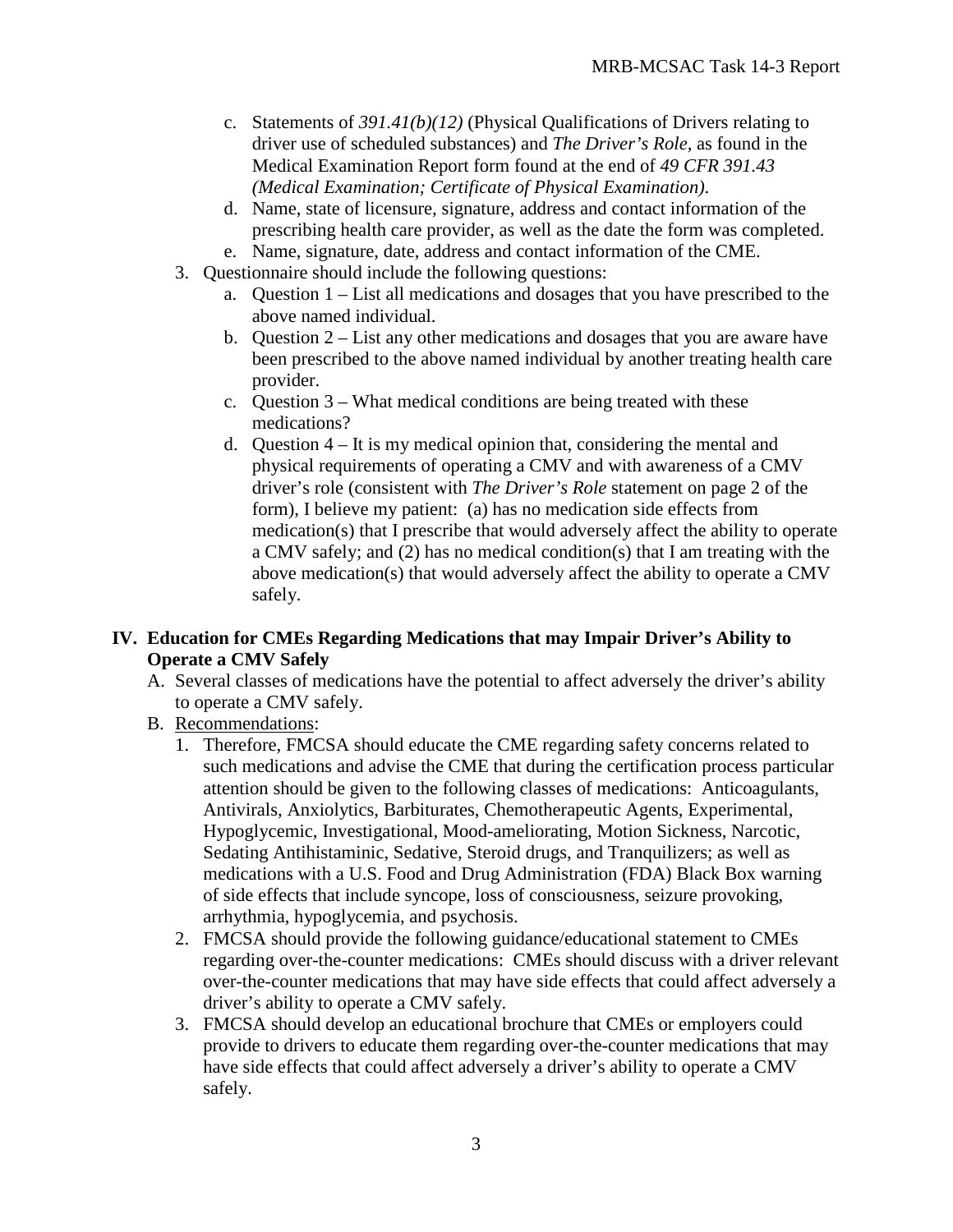# **V. Expert Panel Review of Potentially Impairing Medications**

A. Recommendation: The FMCSA should develop a panel of experts to review medications as well as categories of medications in order to develop lists of both medications that are permitted and potentially disqualifying medications, based on potential adverse side effects.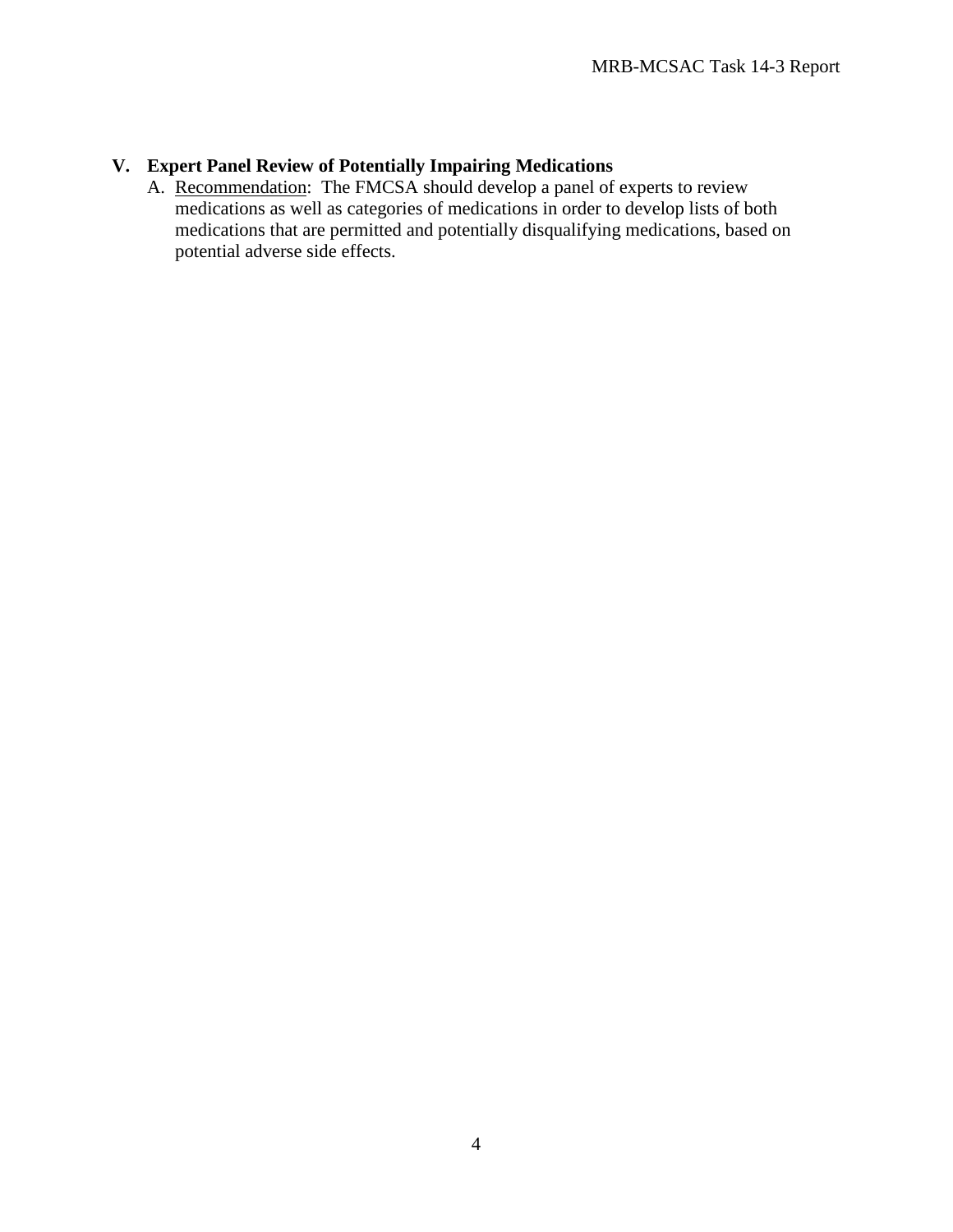#### **391.41 CMV DRIVER MEDICATION QUESTIONNAIRE**

Driver Name: \_\_\_\_\_\_\_\_\_\_\_\_\_\_\_\_\_\_\_\_\_\_\_\_\_\_\_\_\_\_\_\_\_\_\_\_\_\_\_\_\_\_\_\_\_\_\_\_\_\_\_\_\_\_ DOB:\_\_\_\_\_\_\_\_\_\_\_\_\_\_\_\_\_\_\_\_\_\_\_\_\_\_

The above patient/driver is being evaluated to determine whether he/she meets the medical standards of the Federal Motor Carrier Safety Administration (FMCSA) to operate a commercial motor vehicle (CMV). During the medical evaluation, it was determined this individual is taking medication(s) that may impair his/her ability to operate a CMV safely. As the Certified Medical Examiner (CME), I request that you review the Regulations as noted below, complete this questionnaire, and return it to me at the address specified below. The final determination as to whether the individual listed in this form is physically qualified to drive a CMV will be made by the CME.

**49 CFR 391.41,** *Physical Qualifications for Drivers***: A person is physically qualified to drive a CMV if that person … (12)(i) Does not use any drug or substance identified in 21 CFR 1308.11 Schedule I, an amphetamine, a narcotic, or other habit-forming drug. (ii) Does not use any non-Schedule I drug or substance that is identified in the other Schedules in 21 part 1308 except when the use is prescribed by a licensed medical practitioner, as defined in § 382.107, who is familiar with the driver's medical history and has advised the driver that the substance will not adversely affect the driver's ability to safely operate a CMV.**

1. List all medications and dosages that you have prescribed to the above named individual.

2. List any other medications and dosages that you are aware have been prescribed to the above named individual by another treating health care provider.

\_\_\_\_\_\_\_\_\_\_\_\_\_\_\_\_\_\_\_\_\_\_\_\_\_\_\_\_\_\_\_\_\_\_\_\_\_\_\_\_\_\_\_\_\_\_\_\_\_\_\_\_\_\_\_\_\_\_\_\_\_\_\_\_\_\_\_\_\_\_\_\_\_\_\_\_\_\_\_\_\_\_\_\_\_\_\_\_\_\_\_\_\_\_\_\_\_\_ \_\_\_\_\_\_\_\_\_\_\_\_\_\_\_\_\_\_\_\_\_\_\_\_\_\_\_\_\_\_\_\_\_\_\_\_\_\_\_\_\_\_\_\_\_\_\_\_\_\_\_\_\_\_\_\_\_\_\_\_\_\_\_\_\_\_\_\_\_\_\_\_\_\_\_\_\_\_\_\_\_\_\_\_\_\_\_\_\_\_\_\_\_\_\_\_\_\_

\_\_\_\_\_\_\_\_\_\_\_\_\_\_\_\_\_\_\_\_\_\_\_\_\_\_\_\_\_\_\_\_\_\_\_\_\_\_\_\_\_\_\_\_\_\_\_\_\_\_\_\_\_\_\_\_\_\_\_\_\_\_\_\_\_\_\_\_\_\_\_\_\_\_\_\_\_\_\_\_\_\_\_\_\_\_\_\_\_\_\_\_\_\_\_\_\_\_ \_\_\_\_\_\_\_\_\_\_\_\_\_\_\_\_\_\_\_\_\_\_\_\_\_\_\_\_\_\_\_\_\_\_\_\_\_\_\_\_\_\_\_\_\_\_\_\_\_\_\_\_\_\_\_\_\_\_\_\_\_\_\_\_\_\_\_\_\_\_\_\_\_\_\_\_\_\_\_\_\_\_\_\_\_\_\_\_\_\_\_\_\_\_\_\_\_\_

\_\_\_\_\_\_\_\_\_\_\_\_\_\_\_\_\_\_\_\_\_\_\_\_\_\_\_\_\_\_\_\_\_\_\_\_\_\_\_\_\_\_\_\_\_\_\_\_\_\_\_\_\_\_\_\_\_\_\_\_\_\_\_\_\_\_\_\_\_\_\_\_\_\_\_\_\_\_\_\_\_\_\_\_\_\_\_\_\_\_\_\_\_\_\_\_\_\_ \_\_\_\_\_\_\_\_\_\_\_\_\_\_\_\_\_\_\_\_\_\_\_\_\_\_\_\_\_\_\_\_\_\_\_\_\_\_\_\_\_\_\_\_\_\_\_\_\_\_\_\_\_\_\_\_\_\_\_\_\_\_\_\_\_\_\_\_\_\_\_\_\_\_\_\_\_\_\_\_\_\_\_\_\_\_\_\_\_\_\_\_\_\_\_\_\_\_

3. What medical conditions are being treated with these medications?

4. It is my medical opinion that, considering the mental and physical requirements of operating a CMV and with awareness of a CMV driver's role (consistent with "The Driver's Role" statement on page 2), my patient:

(a) has no medication side effects from medication(s) that I prescribe that would affect adversely the ability to operate a CMV safely; and

(b) has no medical condition(s) that I am treating with the above medication(s) that would affect adversely the ability to operate a CMV safely.

**\_\_\_\_Yes \_\_\_\_\_No** (check response)

\_\_\_\_\_\_\_\_\_\_\_\_\_\_\_\_\_\_\_\_\_\_\_\_\_\_\_\_\_\_\_\_\_\_\_\_\_\_\_\_\_\_\_\_\_ \_\_\_\_\_\_\_\_\_\_\_\_\_\_\_\_\_\_\_\_\_\_\_\_\_\_\_\_\_\_\_ Signature of Prescribing Health Care Provider **Date** Date

\_\_\_\_\_\_\_\_\_\_\_\_\_\_\_\_\_\_\_\_\_\_\_\_\_\_\_\_\_\_\_\_\_\_\_\_\_\_\_\_\_\_\_\_\_ \_\_\_\_\_\_\_\_\_\_\_\_\_\_\_\_\_\_\_\_\_\_\_\_\_\_\_\_\_\_\_ Printed Name of Prescribing Health Care Provider State of Licensure State of Licensure

\_\_\_\_\_\_\_\_\_\_\_\_\_\_\_\_\_\_\_\_\_\_\_\_\_\_\_\_\_\_\_\_\_\_\_\_\_\_\_\_\_\_\_\_\_\_\_\_\_\_\_\_\_\_\_\_\_\_\_\_\_\_\_\_\_\_\_\_\_\_\_\_\_\_\_\_\_\_\_\_\_\_\_\_\_\_\_\_\_\_

Street Address **City, State, Zip Code** 

Phone/Fax Email

Page 1 of 2

\_\_\_\_\_\_\_\_\_\_\_\_\_\_\_\_\_\_\_\_\_\_\_\_\_\_\_\_\_\_\_\_\_\_\_\_\_\_\_\_\_\_\_\_\_ \_\_\_\_\_\_\_\_\_\_\_\_\_\_\_\_\_\_\_\_\_\_\_\_\_\_\_\_\_\_\_